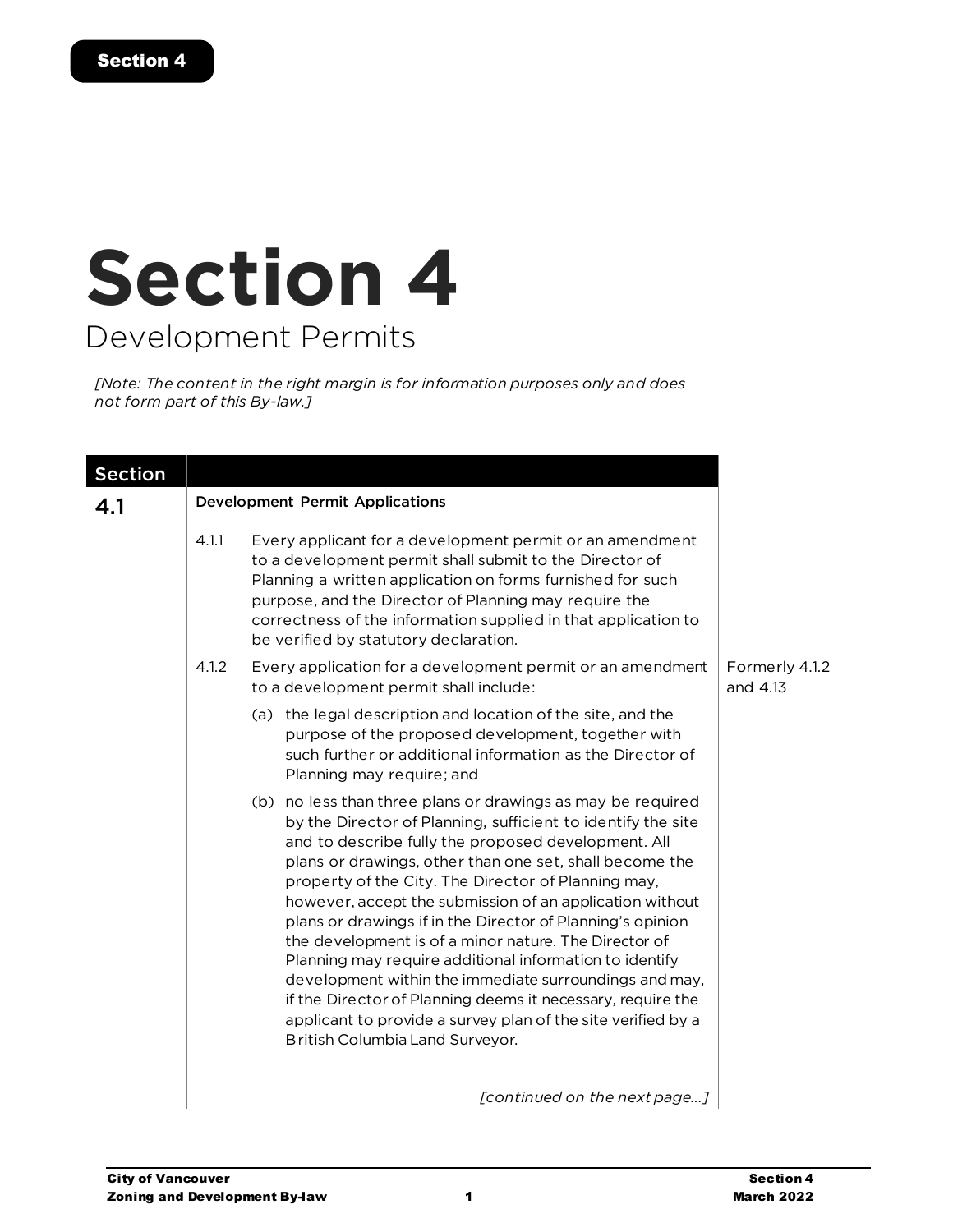|     | 4.1.3<br>4.1.4 | All plans or drawings submitted shall be drawn in metric or<br>imperial measurements on substantial paper, mylar or other<br>material satisfactory to the Director of Planning, to a scale of<br>not less than 1:100 metric or imperial or such less scale as the<br>Director of Planning may approve, and shall be fully<br>dimensioned, accurately figured, explicit and complete.<br>The Director of Planning may, in the Director of Planning's                                                                                                                                                                                                                                                                                                                                                                                                                                                                                                                            | Formerly 4.14<br>Formerly 4.1.5 |
|-----|----------------|--------------------------------------------------------------------------------------------------------------------------------------------------------------------------------------------------------------------------------------------------------------------------------------------------------------------------------------------------------------------------------------------------------------------------------------------------------------------------------------------------------------------------------------------------------------------------------------------------------------------------------------------------------------------------------------------------------------------------------------------------------------------------------------------------------------------------------------------------------------------------------------------------------------------------------------------------------------------------------|---------------------------------|
|     |                | discretion, accept with any development permit application<br>submitted in preliminary form, plans or drawings not in<br>compliance with sections 4.1.2(b) and 4.1.3, provided that<br>such plans or drawings are sufficient to identify the site and<br>satisfactorily indicate preliminary development information.                                                                                                                                                                                                                                                                                                                                                                                                                                                                                                                                                                                                                                                          |                                 |
|     | 4.1.5          | No development permit shall be issued without the prior<br>submission of plans or drawings in compliance with the<br>requirements of sections 4.1.2(b), 4.1.3 and 4.1.4.                                                                                                                                                                                                                                                                                                                                                                                                                                                                                                                                                                                                                                                                                                                                                                                                       | Formerly 4.1.6                  |
|     | 4.1.6          | No development permit shall be issued without the prior<br>submission of plans or drawings showing the proposed<br>development or change of use to be in compliance with the<br>provisions of any by-law regulating the provision of parking<br>and loading within the City of Vancouver.                                                                                                                                                                                                                                                                                                                                                                                                                                                                                                                                                                                                                                                                                      | Formerly 4.1.7                  |
| 4.2 |                | Development Permit Application Time Limits                                                                                                                                                                                                                                                                                                                                                                                                                                                                                                                                                                                                                                                                                                                                                                                                                                                                                                                                     |                                 |
|     | 4.2.1          | Unless otherwise approved, refused or subject to limitations in<br>time as may be imposed by the Director of Planning or the<br>Development Permit Board, any development permit<br>application shall be void 12 months from the date of application.                                                                                                                                                                                                                                                                                                                                                                                                                                                                                                                                                                                                                                                                                                                          |                                 |
|     | 4.2.2          | The Director of Planning may allow an extension or extensions<br>of the time period specified in section 4.2.1 for additional<br>periods, if warranted by the circumstances. In no case shall any<br>extension or extensions exceed in total 12 months.                                                                                                                                                                                                                                                                                                                                                                                                                                                                                                                                                                                                                                                                                                                        |                                 |
|     | 4.2.3          | If within 30 days or such longer period as may be agreed by<br>the applicant from the date on which the applicant has<br>furnished all the information and material required by the<br>Director of Planning in accordance with the last preceding<br>section, no development permit has been issued to the<br>applicant, then the issue of the development permit shall be<br>deemed to have been refused, so as to enable the applicant to<br>exercise their right to appeal, provided always that if the<br>Council pursuant to the terms of Section 570 of the Vancouver<br>Charter (British Columbia) has withheld or has authorized its<br>proper officer to withhold the issuance of a development or<br>building permit relative to the property in question, then the<br>issue of a development or building permit shall not be deemed<br>to have been refused during such period that issuance of such<br>development or building permit so continues to be withheld. |                                 |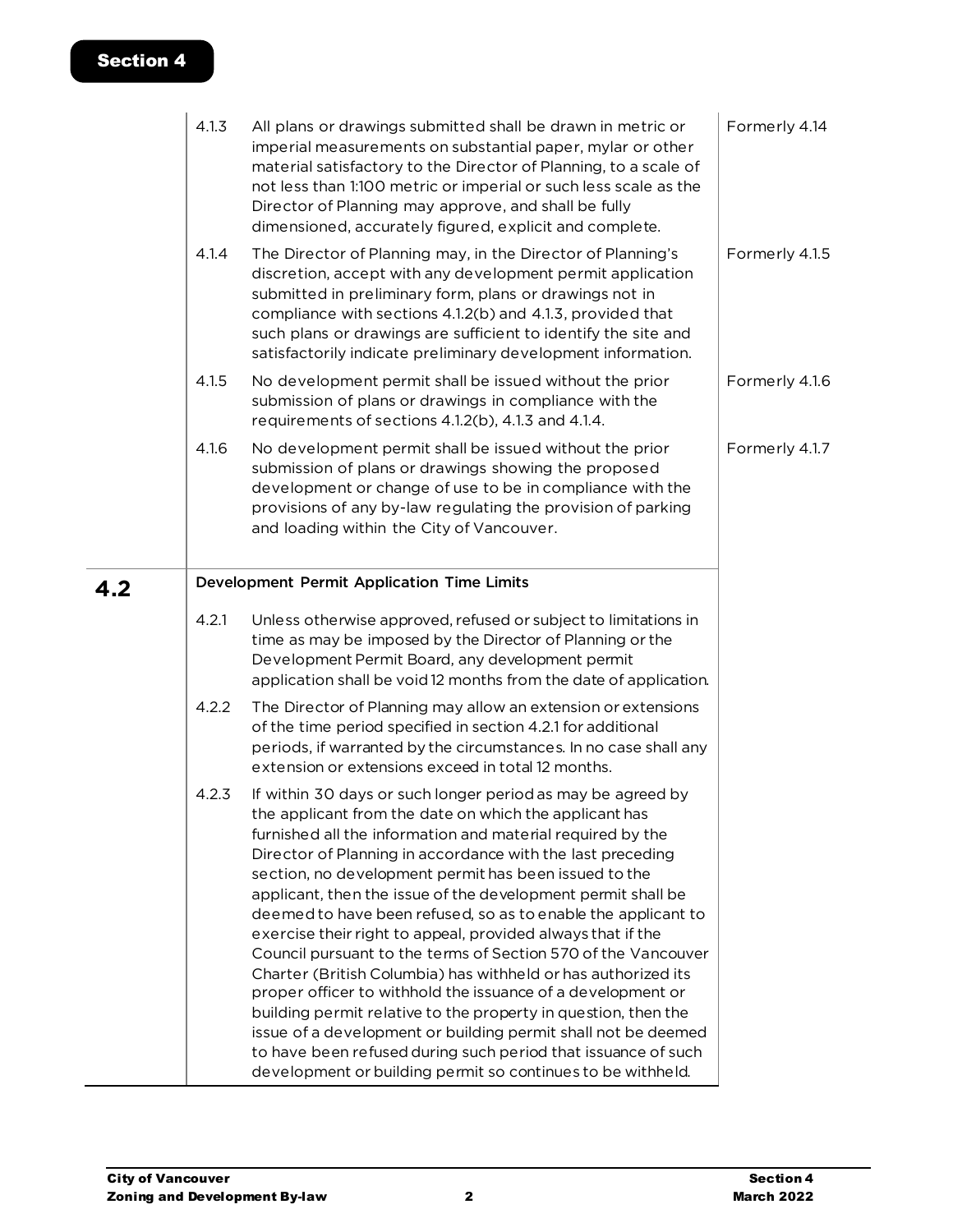| 4.3 |       |     | Development Permit Approvals                                                                                                                                                                                                                                                                                                                                                |                 |
|-----|-------|-----|-----------------------------------------------------------------------------------------------------------------------------------------------------------------------------------------------------------------------------------------------------------------------------------------------------------------------------------------------------------------------------|-----------------|
|     | 4.3.1 |     | In dealing with applications for development permits the<br>Director of Planning or the Development Permit Board may in<br>every case and in accordance with the provisions of this<br>By-law grant such permits either unconditionally or subject to<br>conditions, including a limitation in time, or may refuse such<br>applications.                                    | Formerly 3.3.1  |
|     | 4.3.2 |     | The Director of Planning, in granting or refusing development<br>permits, granting relaxations or imposing conditions, must<br>give due regard to the spirit and intent of the By-law.                                                                                                                                                                                      | Formerly 3.1.7  |
|     | 4.3.3 |     | Notwithstanding the provisions of this By-law, an application<br>for a development permit may be refused if the development<br>in respect of which application is made:                                                                                                                                                                                                     | Formerly 3.3.2  |
|     |       |     | (a) does not conform to an amendment to the Zoning and<br>Development By-law for which a formal application has<br>been made prior to the application for the development<br>permit;                                                                                                                                                                                        |                 |
|     |       |     | (b) refers to a site or a portion there of required for any civic<br>purpose, in which case the Director of Planning shall refer<br>the application to the City Council for authority either to<br>negotiate with the applicant or to issue the development<br>permit;                                                                                                      |                 |
|     |       |     | (c) would prejudice the future subdivision of the property;                                                                                                                                                                                                                                                                                                                 |                 |
|     |       |     | (d) refers to a site where adequate drainage, sanitary<br>facilities or water supply are not available;                                                                                                                                                                                                                                                                     |                 |
|     |       |     | (e) would in the opinion of the City Engineer adversely affect<br>the public safety;                                                                                                                                                                                                                                                                                        |                 |
|     |       | (f) | would in the opinion of the Director of Planning or the<br>Development Permit Board adversely affect public<br>amenity. If matters of design are involved, the application<br>may first be referred to the Urban Design Panel for<br>consideration and advice; or                                                                                                           |                 |
|     |       |     | (g) includes a conversion or demolition under the Single<br>Room Accommodation By-law but Council has not<br>approved issuance of a conversion or demolition permit<br>for such conversion or demolition.                                                                                                                                                                   |                 |
|     | 4.3.4 |     | In making a determination regarding the adequacy of<br>drainage under section 4.3.3(d) of this By-law, the Director of<br>Planning or the Development Permit Board may require any<br>development permit applicant to submit a Hydrogeological<br>Study and an impact assessment, and may consider drainage<br>to be inadequate if the proposed development will result in: | Formerly 3.3.2A |
|     |       |     | [continued on the next page]                                                                                                                                                                                                                                                                                                                                                |                 |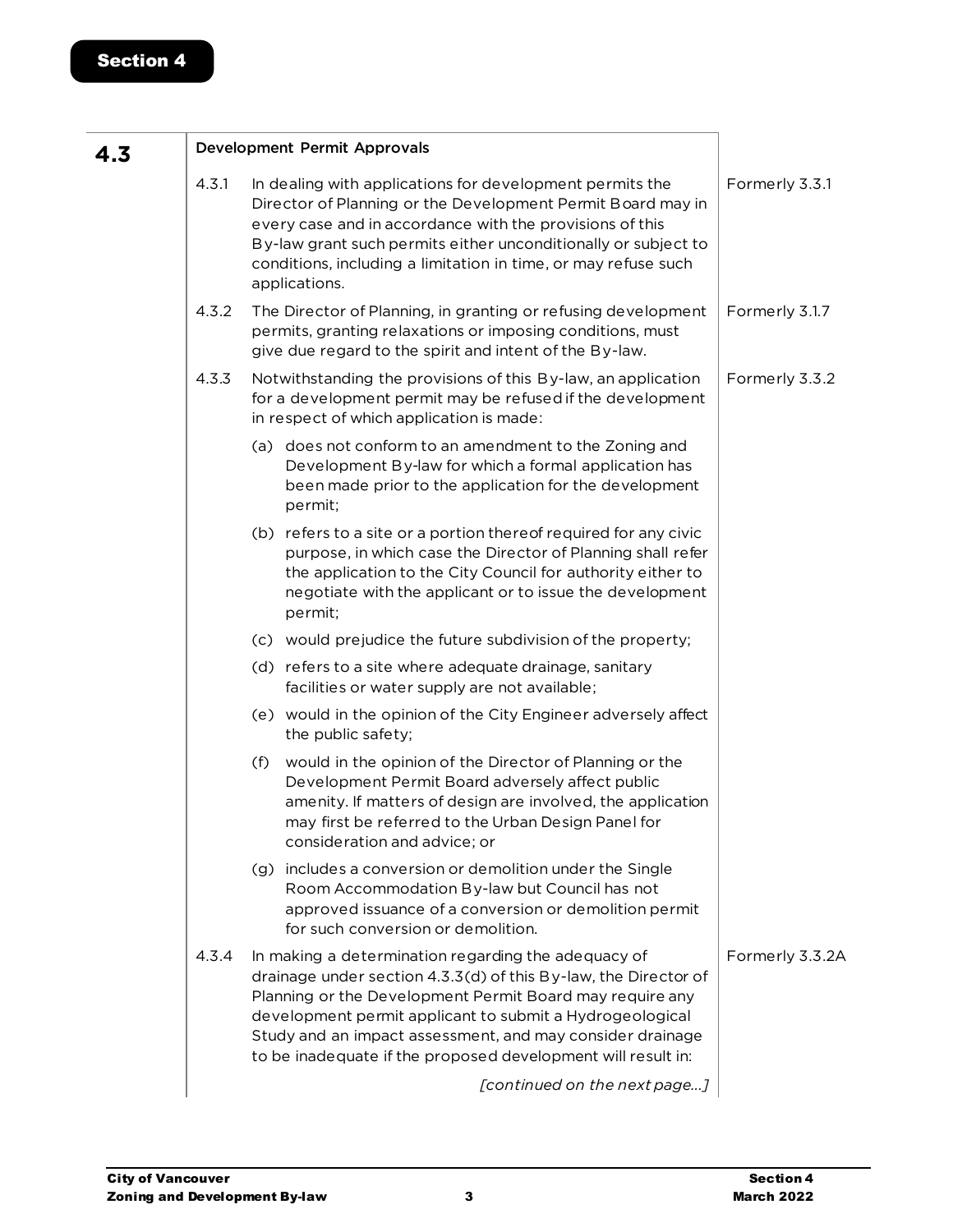|       |        | (a) any groundwater discharge from the site into the City<br>collection system;                                                                                                                                                                                                                                                                                                                                |                 |
|-------|--------|----------------------------------------------------------------------------------------------------------------------------------------------------------------------------------------------------------------------------------------------------------------------------------------------------------------------------------------------------------------------------------------------------------------|-----------------|
|       |        | (b) rainwater or stormwater discharge from the site into the<br>City collection system that would increase the<br>downstream flow; or                                                                                                                                                                                                                                                                          |                 |
|       |        | (c) water infiltration that could reasonably be expected to<br>compromise the underlying aquifer or geology.                                                                                                                                                                                                                                                                                                   |                 |
| 4.3.5 |        | In order to address the inadequacy of drainage the Director<br>of Planning or Development Permit Board may impose<br>conditions on development requiring the applicant to develop<br>the proposed site in accordance with a:                                                                                                                                                                                   | Formerly 3.3.2B |
|       |        | (a) rainwater management plan designed to achieve<br>prescribed performance targets; and                                                                                                                                                                                                                                                                                                                       |                 |
|       | table. | (b) groundwater management plan designed to prevent<br>groundwater discharge into the City collection system<br>and limit or reduce environmental impacts, including<br>stricter targets if the development is below the water                                                                                                                                                                                 |                 |
| 4.3.6 |        | In order to ensure compliance with a rainwater management<br>plan or a groundwater management plan or both, the Director<br>of Planning or Development Permit Board may refuse to issue<br>the development permit unless the property owner has first<br>entered into a rainwater and groundwater management<br>agreement, to the satisfaction of the Director of Legal<br>Services and the City Engineer, to: | Formerly 3.3.2C |
|       |        | (a) construct a rainwater management system or groundwater<br>management system, or both, on the site that is designed<br>and certified by a Professional Engineer to:                                                                                                                                                                                                                                         |                 |
|       | (i)    | prevent groundwater discharge from entering the<br>City's collection system;                                                                                                                                                                                                                                                                                                                                   |                 |
|       | (ii)   | retain the first 24 mm of rainwater in a 24 hour<br>period from all areas, including rooftops, paved<br>areas, and landscape;                                                                                                                                                                                                                                                                                  |                 |
|       | (iii)  | treat the first 24 mm of rainwater in a 24 hour<br>period from all pervious and impervious surfaces to<br>remove 80% Total Suspended Solids (TSS) by<br>mass prior to discharge from the site;                                                                                                                                                                                                                 |                 |
|       | (iv)   | treat an additional 24 mm of rainwater in a 24 hour<br>period to remove 80% Total Suspended Solids<br>(TSS) by mass prior to discharge from the site of<br>all rainwater flowing from roads, driveways and<br>parking lots; and                                                                                                                                                                                |                 |
|       | (v)    | limit the peak flow rate discharged to the sewer<br>under post-development conditions to a flow not                                                                                                                                                                                                                                                                                                            |                 |
|       |        | [continued on the next page]                                                                                                                                                                                                                                                                                                                                                                                   |                 |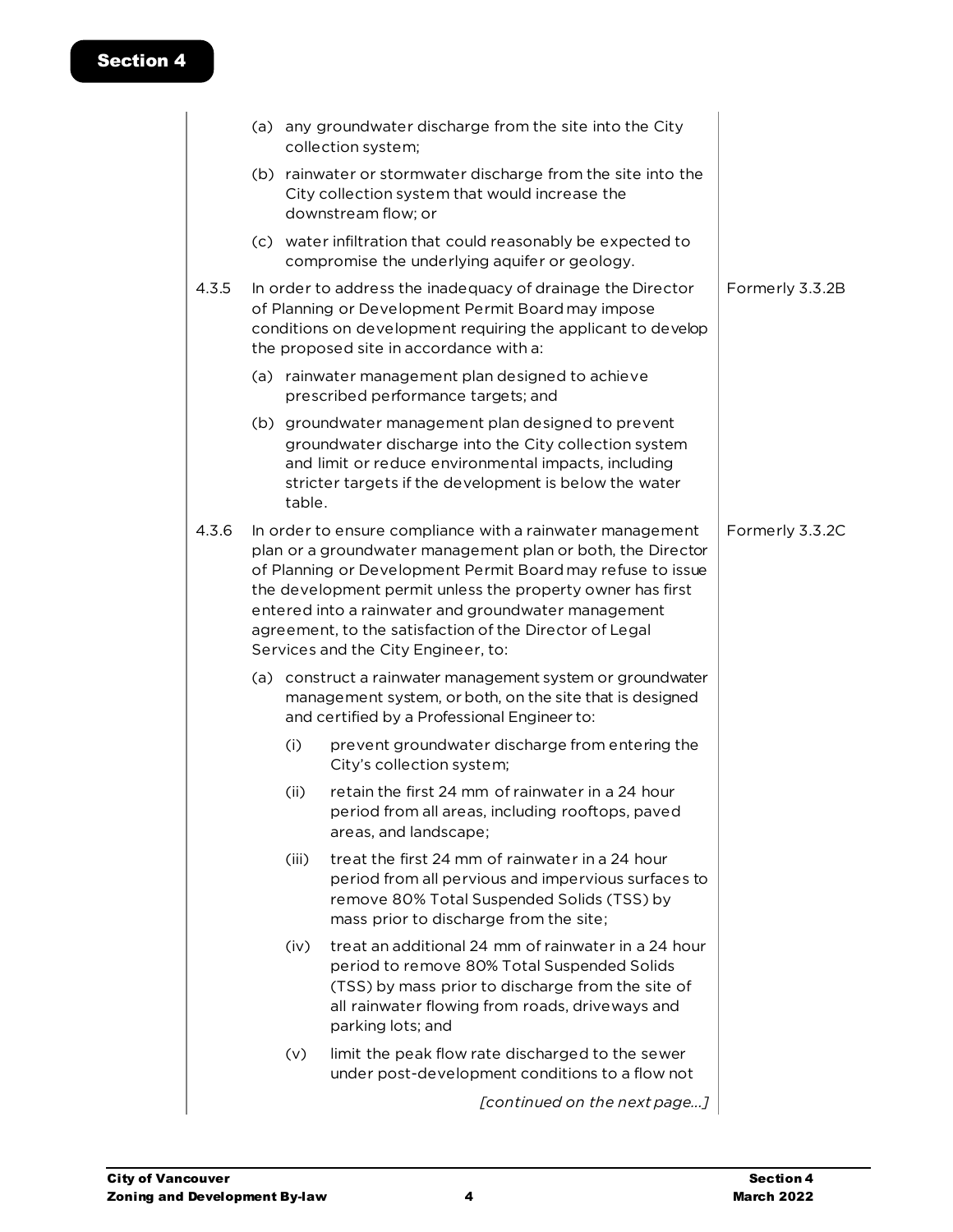|     | greater than the peak pre-development flow rate<br>for the return period specified in the City of<br>Vancouver's Intensity-Duration-Frequency curves<br>(IDF curves) set out in Schedule I of this By-law,<br>using the City of Vancouver's 2014 IDF curve for<br>pre-development design flow calculations, and the<br>City's 2100 IDF curve for post-development design<br>flow calculations. |                                                                                                                                                                                                                                                                                                                                                                                                                                                                                                                                                                                                                                                                                                                                                                                                                                                                                                                                                        |
|-----|------------------------------------------------------------------------------------------------------------------------------------------------------------------------------------------------------------------------------------------------------------------------------------------------------------------------------------------------------------------------------------------------|--------------------------------------------------------------------------------------------------------------------------------------------------------------------------------------------------------------------------------------------------------------------------------------------------------------------------------------------------------------------------------------------------------------------------------------------------------------------------------------------------------------------------------------------------------------------------------------------------------------------------------------------------------------------------------------------------------------------------------------------------------------------------------------------------------------------------------------------------------------------------------------------------------------------------------------------------------|
|     | groundwater management system or both at the<br>expense of the owner;                                                                                                                                                                                                                                                                                                                          |                                                                                                                                                                                                                                                                                                                                                                                                                                                                                                                                                                                                                                                                                                                                                                                                                                                                                                                                                        |
|     | the City; and                                                                                                                                                                                                                                                                                                                                                                                  |                                                                                                                                                                                                                                                                                                                                                                                                                                                                                                                                                                                                                                                                                                                                                                                                                                                                                                                                                        |
|     | the installation, operation and maintenance of the<br>rainwater management system or groundwater<br>management system or both.                                                                                                                                                                                                                                                                 |                                                                                                                                                                                                                                                                                                                                                                                                                                                                                                                                                                                                                                                                                                                                                                                                                                                                                                                                                        |
|     |                                                                                                                                                                                                                                                                                                                                                                                                | Formerly 3.3.3<br>and 3.3.4                                                                                                                                                                                                                                                                                                                                                                                                                                                                                                                                                                                                                                                                                                                                                                                                                                                                                                                            |
|     | existing immediate environment;                                                                                                                                                                                                                                                                                                                                                                |                                                                                                                                                                                                                                                                                                                                                                                                                                                                                                                                                                                                                                                                                                                                                                                                                                                                                                                                                        |
|     | could affect the general environment;                                                                                                                                                                                                                                                                                                                                                          |                                                                                                                                                                                                                                                                                                                                                                                                                                                                                                                                                                                                                                                                                                                                                                                                                                                                                                                                                        |
|     | be in keeping with the general building heights or density<br>in the immediate environment;                                                                                                                                                                                                                                                                                                    |                                                                                                                                                                                                                                                                                                                                                                                                                                                                                                                                                                                                                                                                                                                                                                                                                                                                                                                                                        |
|     | value on the site or in the surrounding area that may be<br>adversely affected by the development;                                                                                                                                                                                                                                                                                             |                                                                                                                                                                                                                                                                                                                                                                                                                                                                                                                                                                                                                                                                                                                                                                                                                                                                                                                                                        |
|     | adversely affect public amenity, in which case the<br>Director of Planning may first request advice from the<br>Urban Design Panel;                                                                                                                                                                                                                                                            |                                                                                                                                                                                                                                                                                                                                                                                                                                                                                                                                                                                                                                                                                                                                                                                                                                                                                                                                                        |
| (f) | the development is such that special public amenities<br>could be considered for additional density or other<br>special advantages;                                                                                                                                                                                                                                                            |                                                                                                                                                                                                                                                                                                                                                                                                                                                                                                                                                                                                                                                                                                                                                                                                                                                                                                                                                        |
|     | objectives, established or potential, including future<br>transit locations and open space needs; or                                                                                                                                                                                                                                                                                           |                                                                                                                                                                                                                                                                                                                                                                                                                                                                                                                                                                                                                                                                                                                                                                                                                                                                                                                                                        |
|     | [continued on the next page]                                                                                                                                                                                                                                                                                                                                                                   |                                                                                                                                                                                                                                                                                                                                                                                                                                                                                                                                                                                                                                                                                                                                                                                                                                                                                                                                                        |
|     |                                                                                                                                                                                                                                                                                                                                                                                                | (b) maintain the rainwater management system or<br>(c) grant a statutory right of way and equitable charge to<br>(d) release and indemnify the City from all liability related to<br>Where in this By-law a development permit application<br>requires the consent of either the Development Permit Board<br>or the Director of Planning, the Director of Planning may in<br>the Director of Planning's discretion approve, approve subject<br>to conditions, or refuse any such development permit<br>application unless, in the Director of Planning's opinion:<br>(a) the development would have a significant effect on the<br>(b) the development would create traffic implications that<br>(c) the height or density of any proposed building would not<br>(d) there may be possible significant buildings of heritage<br>(e) the design is not of an acceptable standard and may<br>(g) the proposed development could affect any public policy |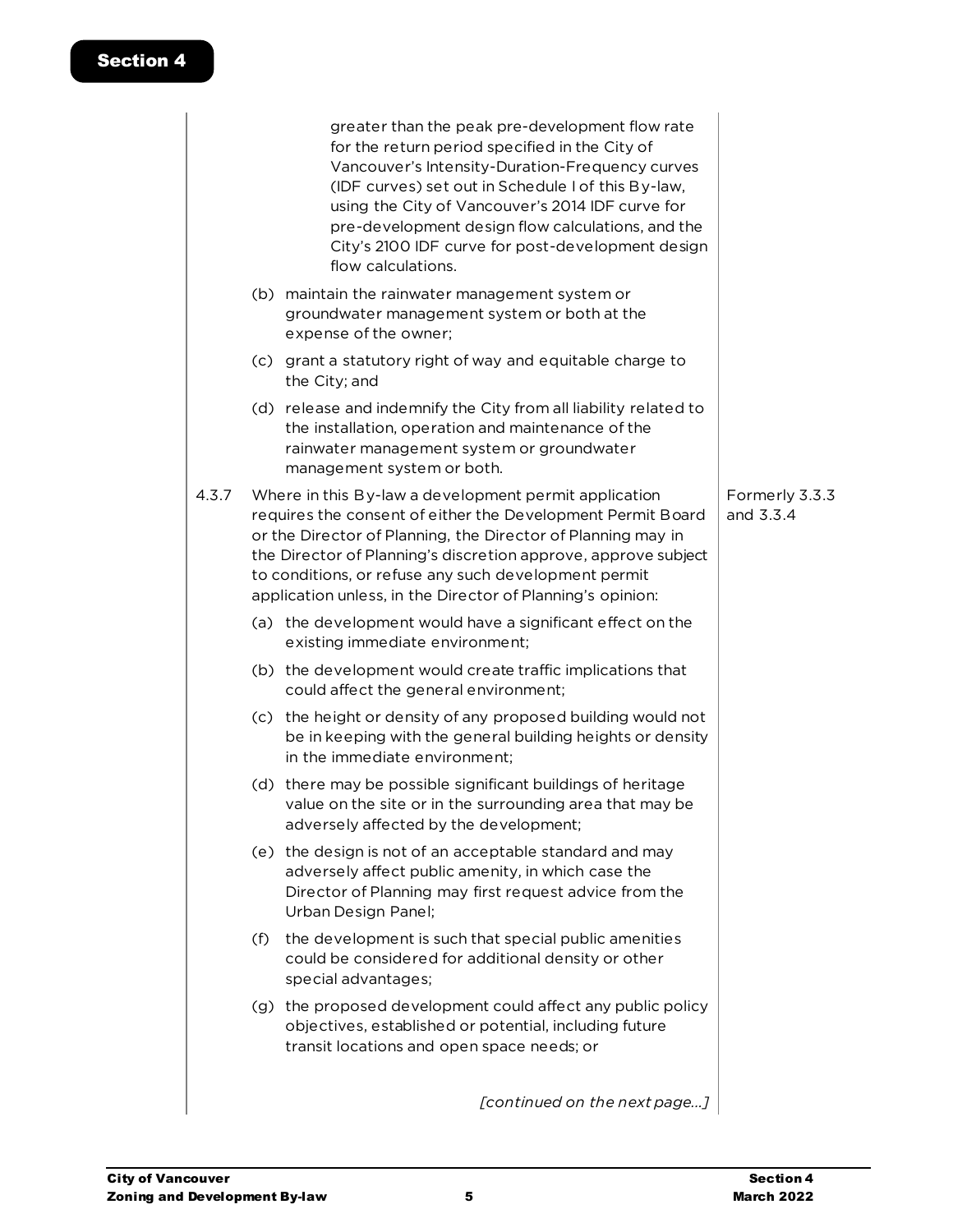|     |       | (h) the public response to the application is such that review<br>by the Development Permit Board is warranted,                                                                                                                                                                                                                                                                                                                |                                                      |
|-----|-------|--------------------------------------------------------------------------------------------------------------------------------------------------------------------------------------------------------------------------------------------------------------------------------------------------------------------------------------------------------------------------------------------------------------------------------|------------------------------------------------------|
|     |       | in which case the Director of Planning shall refer the<br>development permit application to the Development Permit<br>Board who may approve, approve subject to conditions, or<br>refuse such application.                                                                                                                                                                                                                     |                                                      |
|     | 4.3.8 | The Development Permit Board or the Director of Planning<br>may refer any application for a development permit to the<br>Urban Design Panel for advice and may notify such property<br>owners and tenants it deems necessary.                                                                                                                                                                                                  | Formerly 3.3.5<br>See By-law No.<br>4722, Appendix F |
|     | 4.3.9 | Despite anything to the contrary in this By-law, the Director<br>of Planning or the Development Permit Board must not issue<br>a development permit for:                                                                                                                                                                                                                                                                       | Formerly 3.3.6                                       |
|     |       | (a) a multiple dwelling with three or more dwelling units in<br>the C-2, C-2B, C-2C1, RM-2, RM-3, RM-3A, RM-4 and RM-<br>4N, RM-5, RM-5A, RM-5B, RM-5C and RM-5D, RM-6, or<br>FM-1 districts;                                                                                                                                                                                                                                  |                                                      |
|     |       | (b) a multiple conversion dwelling with three or more<br>dwelling units in the C-2, C-2B, C-2C, C-2C1, RM-2, RM-3,<br>RM-3A, RM-4 and RM-4N, RM-5, RM-5A, RM-5B, RM-5C<br>and RM-5D, or FM-1 districts;                                                                                                                                                                                                                        |                                                      |
|     |       | (c) an infill multiple dwelling with three or more dwelling<br>units in the RM-4 and RM-4N, RM-5, RM-5A, RM-5B,<br>RM-5C and RM-5D, or FM-1 districts, or                                                                                                                                                                                                                                                                      |                                                      |
|     |       | (d) a building containing three or more dwelling units in<br>conjunction with any of the uses listed in the applicable<br>district schedule in the C-2, C-2B, C-2C, or C2-C1 districts,                                                                                                                                                                                                                                        |                                                      |
|     |       | unless the development permit is subject to conditions that<br>comply with the requirements of the applicable districts<br>schedule or district schedule.                                                                                                                                                                                                                                                                      |                                                      |
| 4.4 |       | Development Permit Issuance                                                                                                                                                                                                                                                                                                                                                                                                    |                                                      |
|     | 4.4.1 | When an application for a development permit and also the<br>terms of the proposed development conform to the<br>provisions of this By-law, the Director of Planning or the<br>Director of Planning's nominee shall issue a development<br>permit and return one set of the approved plans to the<br>applicant. Of the remaining sets of plans or drawings the City<br>may retain such number as required for record purposes. | Formerly 4.3.1                                       |
|     |       | [continued on the next page]                                                                                                                                                                                                                                                                                                                                                                                                   |                                                      |
|     |       |                                                                                                                                                                                                                                                                                                                                                                                                                                |                                                      |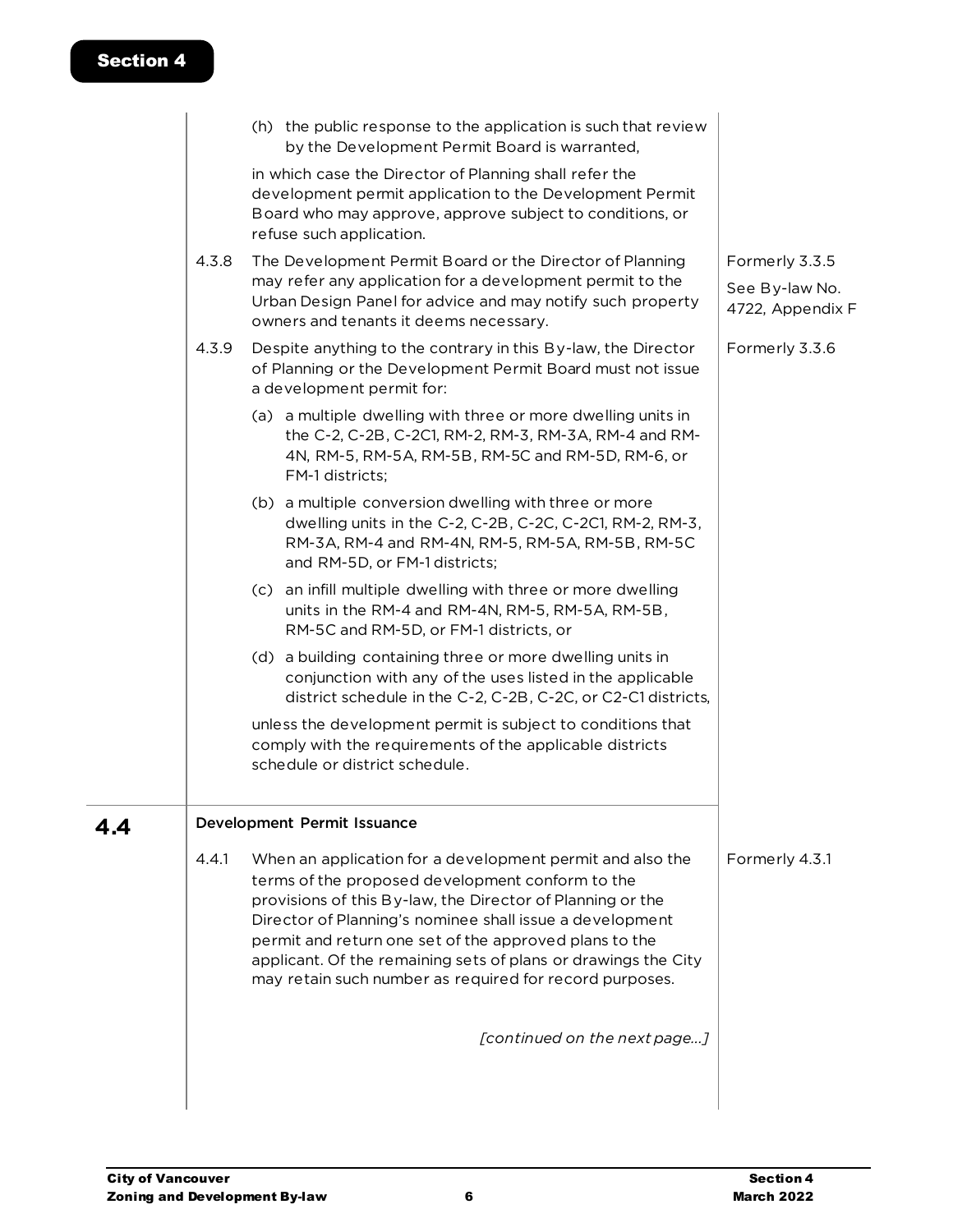|     | 4.4.2 | The approval of plans or drawings and the issuing of a<br>development permit and any inspection in connection<br>therewith made by the Director of Planning or the Director of<br>Planning's accredited representatives shall not in any way<br>relieve the applicant from full responsibility for the carrying<br>out of the development in accordance with the provisions of<br>this By-law.                                                                                                                                                | Formerly 4.3.2 |
|-----|-------|-----------------------------------------------------------------------------------------------------------------------------------------------------------------------------------------------------------------------------------------------------------------------------------------------------------------------------------------------------------------------------------------------------------------------------------------------------------------------------------------------------------------------------------------------|----------------|
|     | 4.4.3 | The approval of any application and plans or drawings, or<br>issuing of a development permit, shall not prevent the Director<br>of Planning from thereafter requiring the correction of errors or<br>from prohibiting a development from being carried out when<br>the same is in violation of this or any other By-law.                                                                                                                                                                                                                      | Formerly 4.3.3 |
|     | 4.4.4 | Save and except as provided in this By-law, it shall be<br>unlawful for any person to erase, alter or modify any<br>development permit including the application therefor or any<br>plans or drawings accompanying the same.                                                                                                                                                                                                                                                                                                                  | Formerly 4.3.4 |
|     | 4.4.5 | The issue of a development permit shall not absolve the<br>applicant from complying with all City by-laws.                                                                                                                                                                                                                                                                                                                                                                                                                                    | Formerly 4.3.5 |
|     | 4.4.6 | In the event of a discrepancy between any written description<br>and the plans or drawings the written description shall<br>prevail.                                                                                                                                                                                                                                                                                                                                                                                                          | Formerly 4.3.6 |
|     | 4.4.7 | The Director of Planning shall upon application being made<br>therefor issue a development permit in accordance with any<br>decision of the Board of Variance.                                                                                                                                                                                                                                                                                                                                                                                | Formerly 4.3.7 |
| 4.5 |       | Development Permit Amendment                                                                                                                                                                                                                                                                                                                                                                                                                                                                                                                  |                |
|     | 4.5.1 | If at any time it is desired to alter in any manner, or to deviate<br>from, the particulars of the application or plans or drawings<br>previously submitted for which a development permit has<br>already been issued, a new application shall be made.<br>However, if an amendment is of a minor nature whereby a<br>new application is deemed to be unnecessary, the Director of<br>Planning may waive this requirement and endorse any<br>necessary amendment to the application, plans or drawings<br>and development permit accordingly. | Formerly 4.4.1 |
| 4.6 |       | Development Permit Time Limits                                                                                                                                                                                                                                                                                                                                                                                                                                                                                                                |                |
|     | 4.6.1 | Any development permit issued shall be void 12 months after<br>the date of issue of same unless:                                                                                                                                                                                                                                                                                                                                                                                                                                              | Formerly 4.5.1 |
|     |       | (a) the development authorized thereunder shall meanwhile<br>have been commenced; or                                                                                                                                                                                                                                                                                                                                                                                                                                                          |                |
|     |       |                                                                                                                                                                                                                                                                                                                                                                                                                                                                                                                                               |                |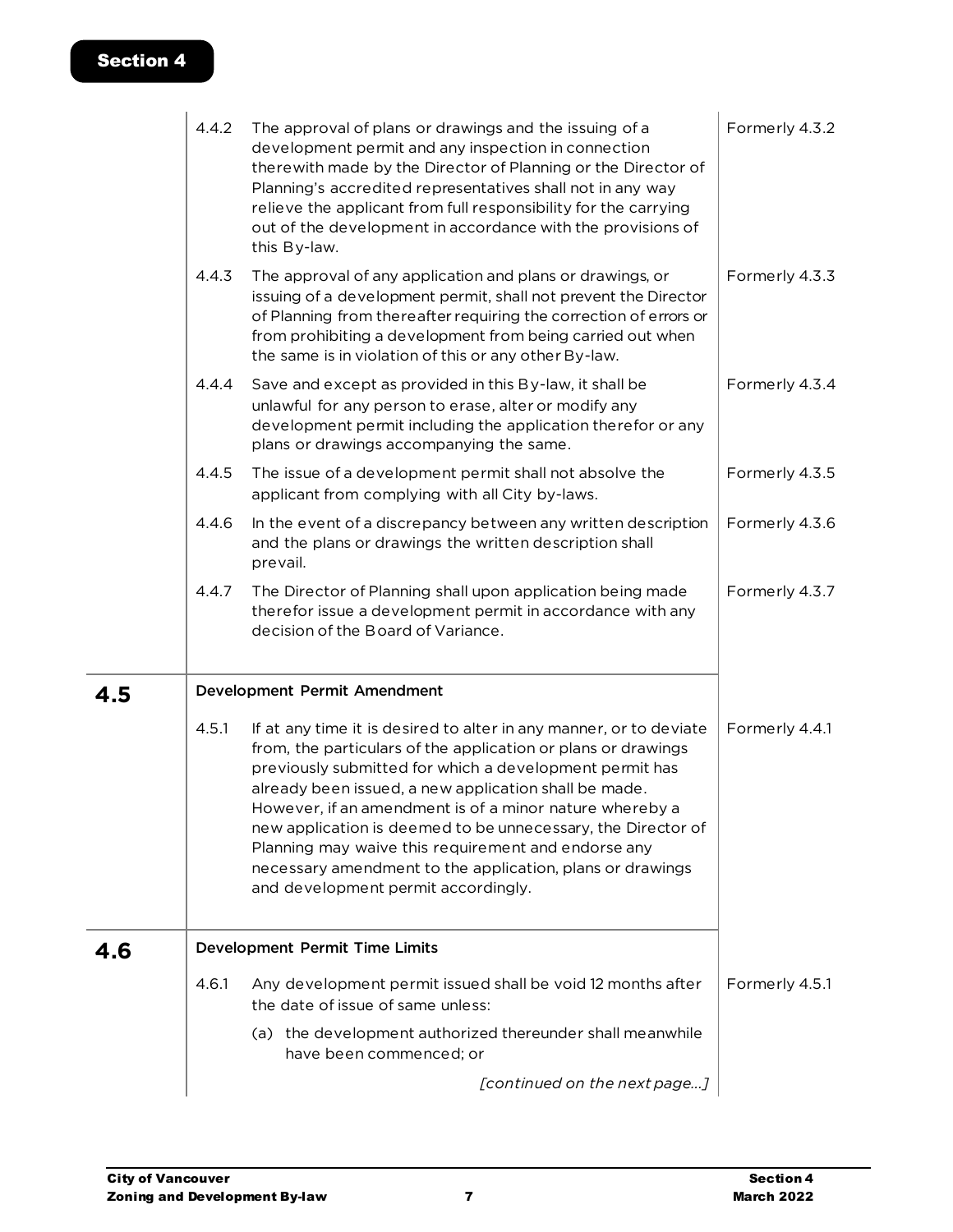|       | (b) a building permit has been issued and is unexpired.                                                                                                                                                                                                                    |                |
|-------|----------------------------------------------------------------------------------------------------------------------------------------------------------------------------------------------------------------------------------------------------------------------------|----------------|
| 4.6.2 | Any development permit issued shall be void 24 months after<br>the date of issuing unless the development authorized<br>thereunder shall meanwhile have been completed in<br>compliance with all conditions attached thereto.                                              | Formerly 4.5.2 |
| 4.6.3 | The Director of Planning may allow an extension or<br>extensions of the periods specified in sections 4.6.1 and 4.6.2                                                                                                                                                      | Formerly 4.5.3 |
|       | above for additional periods if warranted by the<br>circumstances.                                                                                                                                                                                                         |                |
| 4.6.4 | The Director of Planning may renew on one occasion only,<br>and for a period not exceeding 12 months, a development<br>permit which has become void, provided that at the time of<br>such renewal the permit has not been void for a period of<br>more than 12 months.     | Formerly 4.5.4 |
| 4.6.5 | The Director of Planning may in the case of a public utility<br>grant a development permit valid to such date as the Director<br>of Planning may set but in no case for a period longer than<br>120 months after the date of issue of the permit.                          | Formerly 4.5.5 |
| 4.6.6 | Where a building has been destroyed or demolished, any<br>development permit authorizing its use or form of<br>development shall be deemed to be void and expired.                                                                                                         | Formerly 4.5.6 |
| 4.6.7 | Where a building has been destroyed by fire, any conditional<br>approval use of the building existing at the time of its<br>destruction or demolition shall be issued a development<br>permit authorizing its continuance in the repaired or<br>reconstructed building if: | Formerly 4.5.7 |
|       | (a) the use is configured in the same way as it lawfully<br>existed immediately prior to the fire; and                                                                                                                                                                     |                |
|       | (b) a development permit authorizing the repair and<br>reconstruction of the building is issued within 90 days of<br>the building's destruction or demolition.                                                                                                             |                |
| 4.6.8 | The Director of Planning may renew, on more than one<br>occasion, a development permit issued with specified time<br>limitations where the conditions of approval have not<br>changed.                                                                                     | Formerly 4.5.8 |
|       | <b>Building Permit Validity</b>                                                                                                                                                                                                                                            |                |
| 4.7.1 | Unless issued in accordance with sections 4.7.2 and 4.7.3, no<br>building permit issued for any operation with respect to<br>which a development permit is required under this By-law<br>shall be valid unless and until a development permit has been<br>issued.          | Formerly 4.6.1 |
|       | [continued on the next page]                                                                                                                                                                                                                                               |                |

**4.7**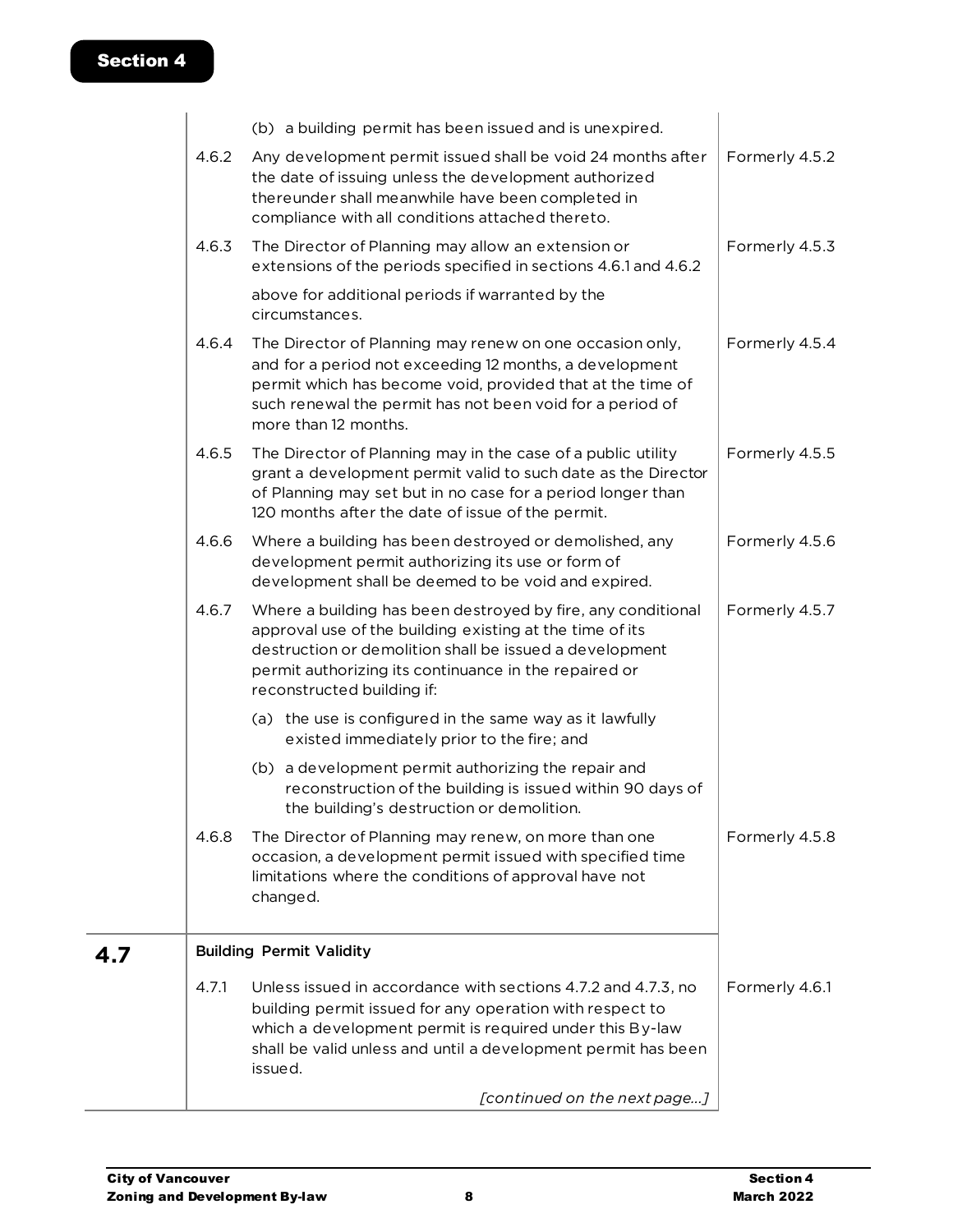| 4.7.2 |     | Despite section 4.7.1, the Director of Planning may<br>recommend the issuance of a building permit to the City<br>Building Inspector, provided that the:                                                                                                                                                                                              |
|-------|-----|-------------------------------------------------------------------------------------------------------------------------------------------------------------------------------------------------------------------------------------------------------------------------------------------------------------------------------------------------------|
|       | (a) | Director of Planning has issued a "prior-to permit<br>issuance" letter for the development;                                                                                                                                                                                                                                                           |
|       | (b) | Director of Planning, in consultation with the City<br>Engineer and Director of Legal Services, is satisfied<br>that the applicant has made substantial progress in<br>satisfying the conditions imposed under (a);                                                                                                                                   |
|       | (c) | City Building Inspector, in consultation with the City<br>Engineer, is satisfied that a building permit may be<br>issued, and the building permit:                                                                                                                                                                                                    |
|       |     | (i) application is submitted by a Certified<br>Professional, and                                                                                                                                                                                                                                                                                      |
|       |     | (ii) is limited only to excavation and shoring<br>associated with the proposed development permit<br>for the same site; and                                                                                                                                                                                                                           |
|       | (d) | development must include one of the following uses:                                                                                                                                                                                                                                                                                                   |
|       |     | (i) Cultural and Recreational Uses, limited to Artist<br>Studio, Community Centre or Neighbourhood<br>House, Library, Museum or Archives, and Park or<br>Playground,                                                                                                                                                                                  |
|       |     | (ii) Dwelling Uses, developed as Social Housing or<br>Secured Market Rental Housing,                                                                                                                                                                                                                                                                  |
|       |     | (iii) Institutional Uses, or                                                                                                                                                                                                                                                                                                                          |
|       |     | (iv) any other use which the Director of Planning<br>reasonably considers to be similar to the<br>foregoing.                                                                                                                                                                                                                                          |
| 4.7.3 |     | If the Director of Planning recommends that a building permit<br>be issued pursuant to section 4.7.2, the City Building<br>Inspector may issue a building permit, and in addition to any<br>authority granted to the City Building Inspector under the<br>Building By-law, may impose conditions on the building<br>permit that require the owner to: |
|       | (i) | provide the City with a certified Letter of Credit for<br>an amount equal to the estimated cost of                                                                                                                                                                                                                                                    |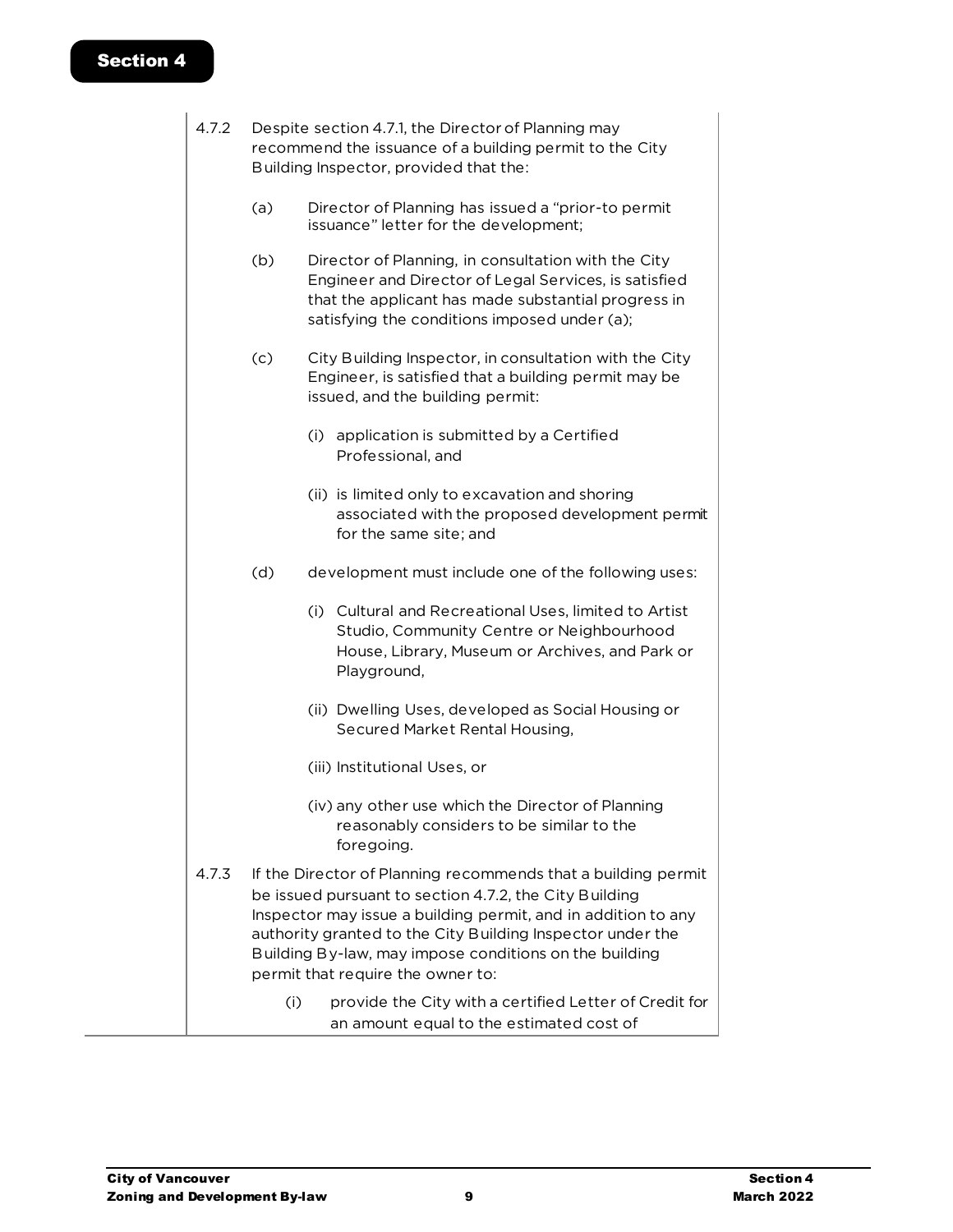|     |       |                       | backfilling the excavation and shoring works to the<br>satisfaction of the City Engineer; and                                                                                                                                                                                                                                                                                                                                                                                                                                                            |              |
|-----|-------|-----------------------|----------------------------------------------------------------------------------------------------------------------------------------------------------------------------------------------------------------------------------------------------------------------------------------------------------------------------------------------------------------------------------------------------------------------------------------------------------------------------------------------------------------------------------------------------------|--------------|
|     |       | (ii)                  | register a covenant on the title of the site, pursuant<br>to section 219 of the Land Title Act, that is<br>satisfactory to the Director of Legal Services.                                                                                                                                                                                                                                                                                                                                                                                               |              |
| 4.8 |       |                       | <b>Exemptions from Development Permit Requirements</b>                                                                                                                                                                                                                                                                                                                                                                                                                                                                                                   |              |
|     |       | development and uses: | A person who complies in all other respects with this By-law, the<br>Parking By-law, other City by-laws, any Official Development Plan,<br>and any development permit, to the extent any of them apply to that<br>person's site, need not obtain a development permit for the following                                                                                                                                                                                                                                                                  |              |
|     | 4.8.1 |                       | The maintenance or minor repair of any building, structure or<br>use, except for a building, structure, use or site designated<br>under the Heritage By-law or located in an HA District. The<br>Director of Planning may exempt an applicant from the<br>requirement of a development permit in an HA District where<br>the Director of Planning is satisfied that the maintenance or<br>repair does not contravene the relevant provisions of the<br>By-law or any applicable Official Development Plan, policies<br>or guidelines adopted by Council. | Formerly 5.1 |
|     | 4.8.2 | building or use.      | The construction or use of an accessory building or an<br>accessory use that is permitted outright in the District<br>Schedule and located on the same site as the principal                                                                                                                                                                                                                                                                                                                                                                             | Formerly 5.2 |
|     | 4.8.3 |                       | The construction or placing of tool sheds, construction<br>shacks, scaffolding or similar temporary buildings, required<br>for a limited period of time, intended solely to serve a<br>development or activity that is being carried out in<br>compliance with this By-law, and located on the same site or<br>on an adjoining parcel.                                                                                                                                                                                                                   | Formerly 5.3 |
|     | 4.8.4 |                       | The installation, inspection, repair or renewal of sewers,<br>mains, pipes, cables, wires or other similar apparatus required<br>in connection with any lawful use of buildings or land.                                                                                                                                                                                                                                                                                                                                                                 | Formerly 5.4 |
|     | 4.8.5 | easement.             | The construction and maintenance of that part of a public<br>utility placed in or upon a public thoroughfare or public utility                                                                                                                                                                                                                                                                                                                                                                                                                           | Formerly 5.5 |
|     | 4.8.6 | thoroughfare.         | The construction, widening, improvement, maintenance or<br>repair of any highway, lane, street, bridge or other public                                                                                                                                                                                                                                                                                                                                                                                                                                   | Formerly 5.6 |
|     | 4.8.7 |                       | The demolition of any building, except for a building:                                                                                                                                                                                                                                                                                                                                                                                                                                                                                                   | Formerly 5.7 |
|     |       |                       | (a) used for residential rental accommodation;                                                                                                                                                                                                                                                                                                                                                                                                                                                                                                           |              |
|     |       |                       | (b) listed on the Heritage Register; or                                                                                                                                                                                                                                                                                                                                                                                                                                                                                                                  |              |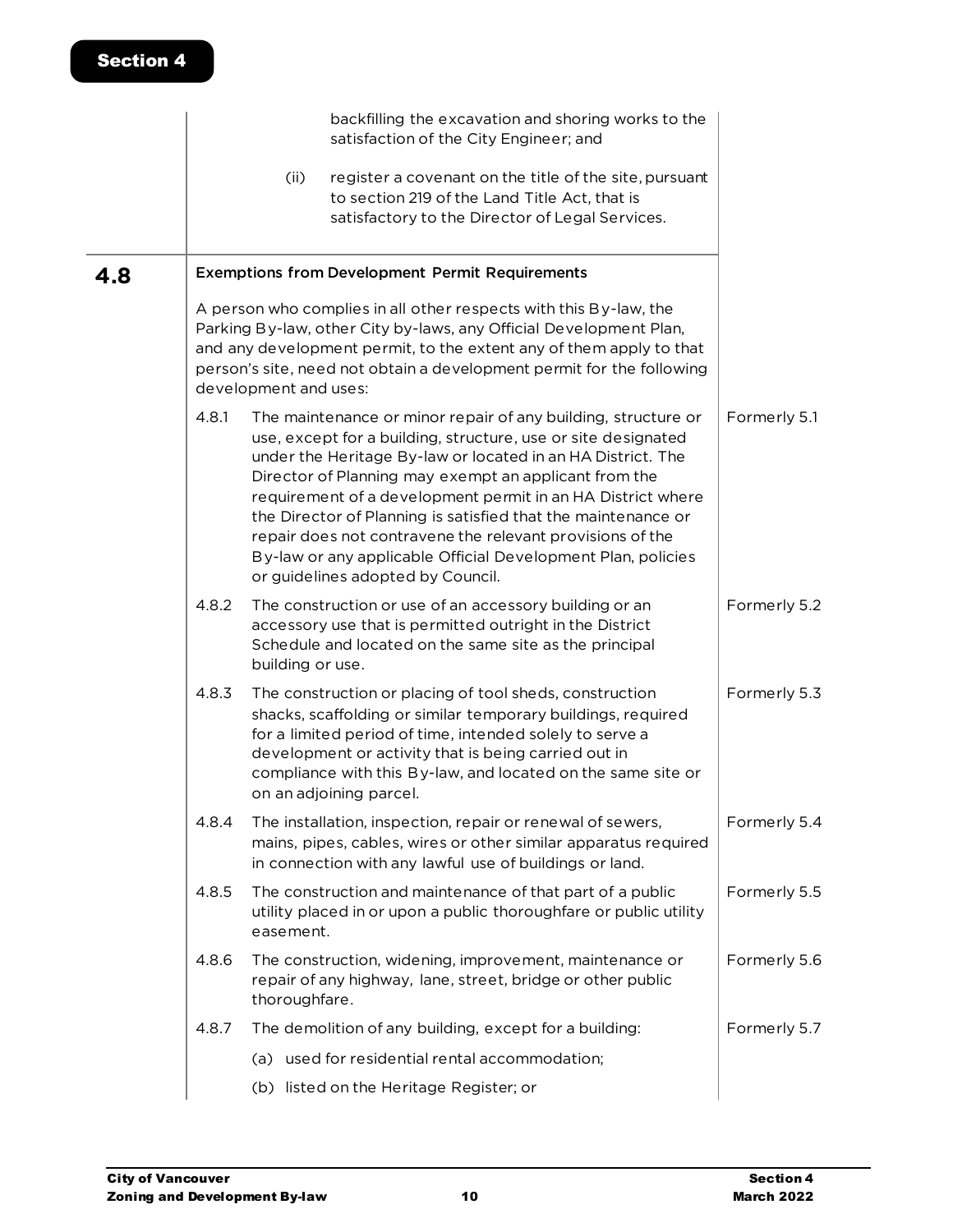|        |                                                                                                                             | (c) used for residential accommodation in the RS-1, RS-3 and<br>RS-3A, RS-5, RS-6, RS-7 or First Shaughnessy District<br>(FSD), except that this section 4.8.7 does not apply to<br>any building that is:  |                                               |                                                                                                                                                                                                                                                       |                                       |
|--------|-----------------------------------------------------------------------------------------------------------------------------|------------------------------------------------------------------------------------------------------------------------------------------------------------------------------------------------------------|-----------------------------------------------|-------------------------------------------------------------------------------------------------------------------------------------------------------------------------------------------------------------------------------------------------------|---------------------------------------|
|        |                                                                                                                             |                                                                                                                                                                                                            |                                               |                                                                                                                                                                                                                                                       |                                       |
|        |                                                                                                                             | (i)                                                                                                                                                                                                        | provisions of section 10.8.3,                 | residential rental accommodation subject to the                                                                                                                                                                                                       |                                       |
|        |                                                                                                                             | (ii)                                                                                                                                                                                                       | subject to a demolition order,                |                                                                                                                                                                                                                                                       |                                       |
|        |                                                                                                                             | (iii)                                                                                                                                                                                                      | approval, or                                  | subject to demolition as a condition of subdivision                                                                                                                                                                                                   |                                       |
|        |                                                                                                                             | (iv)                                                                                                                                                                                                       |                                               | used for residential accommodation in the RS-1,<br>RS-3 and RS-3A, RS-5, RS-6, RS-7 or First<br>Shaughnessy District (FSD), not listed on the<br>Heritage Register, and for which a building permit<br>has been issued to demolish by deconstruction. |                                       |
| 4.8.8  |                                                                                                                             |                                                                                                                                                                                                            |                                               | The placing or maintenance of any fence or similar enclosure<br>structure except those requiring the permission of the<br>Director of Planning or the Development Permit Board.                                                                       | Formerly 5.8                          |
| 4.8.9  |                                                                                                                             |                                                                                                                                                                                                            | in each dwelling unit.                        | The keeping of not more than two boarders or lodgers or the<br>keeping of not more than five foster or eight daycare children                                                                                                                         | Formerly 5.9                          |
| 4.8.10 | The keeping of animals or birds for domestic purposes, except<br>as otherwise prohibited or regulated by the Health By-law. |                                                                                                                                                                                                            |                                               |                                                                                                                                                                                                                                                       | Formerly 5.10                         |
| 4.8.11 |                                                                                                                             | The renting of no more than one off street parking space<br>accessory to a one-family or a two-family dwelling, so long as<br>the space is surplus to the minimum parking requirements of<br>the dwelling. | Formerly 5.11                                 |                                                                                                                                                                                                                                                       |                                       |
| 4.8.12 |                                                                                                                             |                                                                                                                                                                                                            | basement of a one- or two-family dwelling.    | The provision of recreation rooms or extra bedrooms in the                                                                                                                                                                                            | Formerly 5.12                         |
| 4.8.13 |                                                                                                                             | The engaging in a homecraft, subject to the provisions of<br>section 11 of this By-law.                                                                                                                    | Formerly 5.13                                 |                                                                                                                                                                                                                                                       |                                       |
| 4.8.14 | The change in use from a lawfully existing use that is listed in<br>Column A to a use listed opposite in Column B.          |                                                                                                                                                                                                            |                                               |                                                                                                                                                                                                                                                       | Formerly 5.14<br><b>Check Parking</b> |
|        | <b>COLUMN A</b>                                                                                                             |                                                                                                                                                                                                            |                                               | <b>COLUMN B</b>                                                                                                                                                                                                                                       | By-law                                |
|        |                                                                                                                             | From                                                                                                                                                                                                       |                                               | To                                                                                                                                                                                                                                                    |                                       |
|        |                                                                                                                             | house.                                                                                                                                                                                                     | 1. Multiple conversion<br>dwelling or rooming | One-family dwelling.                                                                                                                                                                                                                                  |                                       |
|        |                                                                                                                             |                                                                                                                                                                                                            |                                               | [continued on the next page]                                                                                                                                                                                                                          |                                       |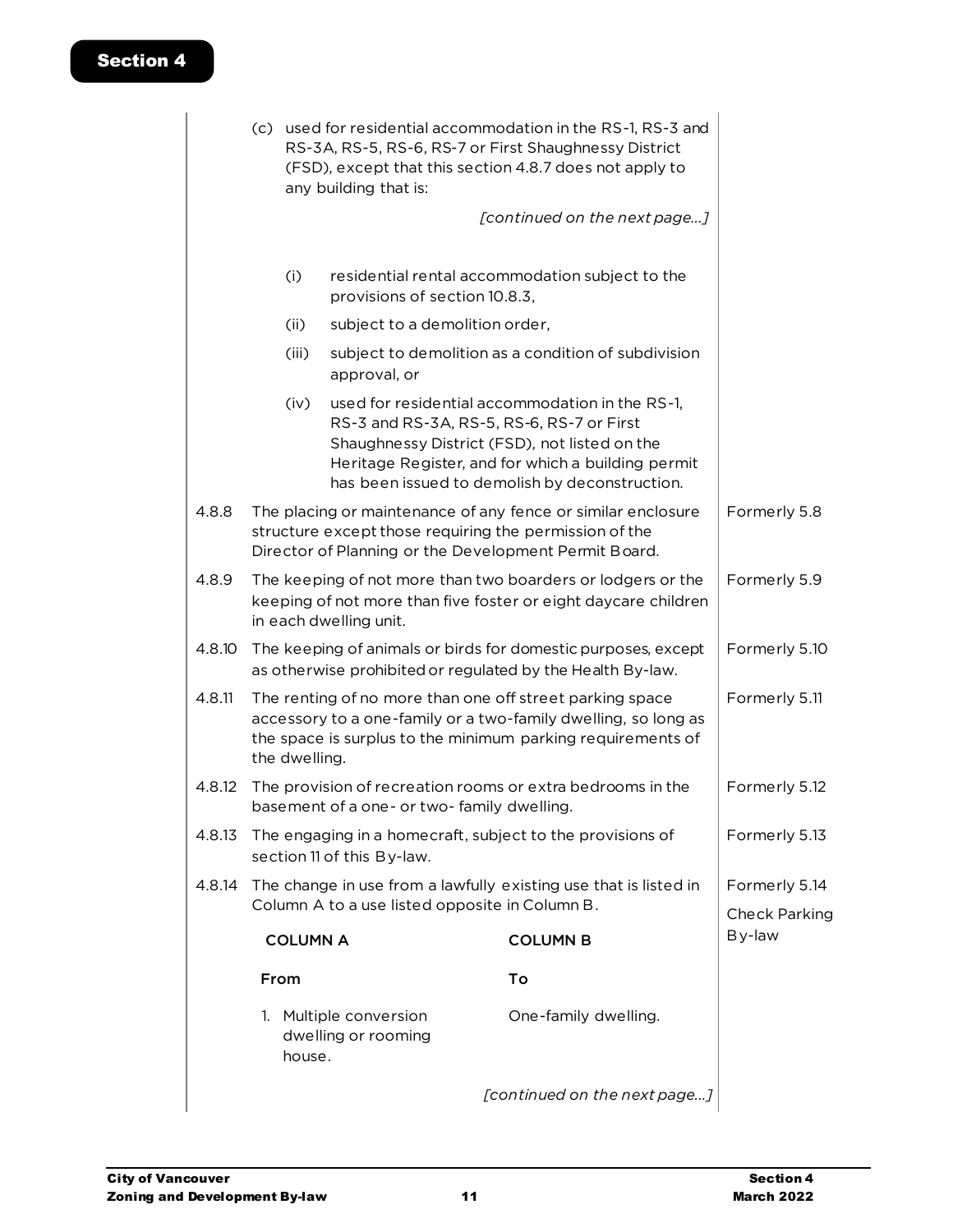2. Multiple conversion dwelling.

3. Except as provided in clause 4 herein, any use located in any district and listed in the applicable District Schedule as an outright or conditional use,

4. Any use located in an industrial district and listed in the applicable District Schedule as an outright or conditional use, but not including a storage warehouse or any use where the number of parking and loading spaces has been

relaxed.

5. One or more of the

following conditional or outright uses in a zoning district: General Office, Retail Store, Health Care Office, Barber Shop or Beauty Salon, and

Multiple conversion dwelling containing the same or fewer units in total, except in RT-4, RT-4A, RT-4AN and RT-4N, RT-5 and RT-5N, RT-6, RT-7, RT-8, RT-9, RT-10 and RT-10N, RT-11 and RT-11N, RM-1 and RM-1N, RM-7, RM-7N and RM-7AN, RM-8, RM-8A, RM-8N and RM-8AN or RM-9, RM-9A, RM-9N, RM-9AN and RM-9BN, RM-10 and RM-10N, RM-11

and RM-11N, and RM-12N district or districts and in the First Shaughnessy District (FSD).

- Any outright use listed in the same District Schedule.
- except for live-work use.

Any outright use listed in the same District Schedule.

Any other of the conditional or outright uses in a zoning district listed in column A, provided the total floor space does not exceed 300m<sup>2</sup>.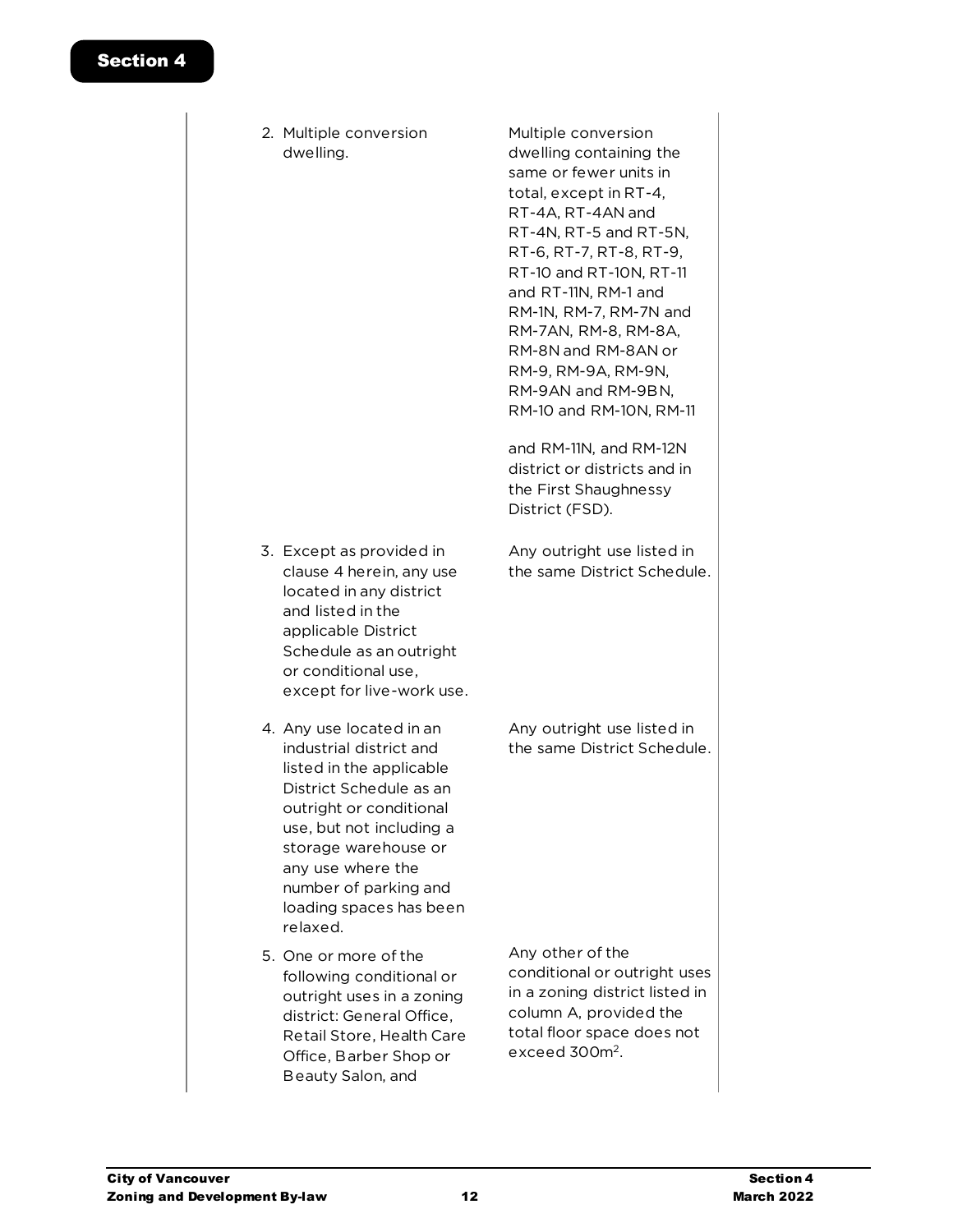|                                          |  | <b>Beauty and Wellness</b><br>Centre.                                                                                                                                                                                                                                                                           |               |
|------------------------------------------|--|-----------------------------------------------------------------------------------------------------------------------------------------------------------------------------------------------------------------------------------------------------------------------------------------------------------------|---------------|
| 4.8.15                                   |  | The construction of antennae, including satellite dishes,<br>provided:                                                                                                                                                                                                                                          | Formerly 5.15 |
|                                          |  | (a) they are used for domestic purposes if located in an<br>R district; and                                                                                                                                                                                                                                     |               |
|                                          |  | [continued on the next page]                                                                                                                                                                                                                                                                                    |               |
|                                          |  | (b) they are located in the rear yard and are no higher than<br>1.9 m above the existing grade, or in the case of satellite<br>dishes, comply with the height regulations of the district<br>in which they are located and do not exceed 77 cm in<br>diameter.                                                  |               |
| 4.8.16                                   |  | The placing of a mural on a hoarding where at least 50% of<br>the hoarding is located on a street or lane.                                                                                                                                                                                                      | Formerly 5.16 |
| 4.8.17                                   |  | The repair or alteration of any building, structure or use to<br>rectify an unsafe condition if correction of such unsafe<br>condition has been ordered by the City Building Inspector.                                                                                                                         | Formerly 5.17 |
| 4.8.18                                   |  | Outside the projected area of the outermost walls of all<br>principal or accessory buildings on the site, the installation,<br>repair, or replacement of impermeable materials permitted<br>under section 4.8 of each of the RS-1, RS-1A, RS-1B, RS-2,<br>RS-3, RS-3A, RS-5, RS-6, and RS-7 District Schedules. | Formerly 5.18 |
| 4.8.19                                   |  | The installation and maintenance of a Public Bike Share<br>Station as part of a Public Bike Share use, provided that the<br>Public Bike Share Station:                                                                                                                                                          | Formerly 5.19 |
|                                          |  | (a) does not include any enclosed structures;                                                                                                                                                                                                                                                                   |               |
|                                          |  | (b) is automated:                                                                                                                                                                                                                                                                                               |               |
|                                          |  | (c) does not interfere with any public works, facilities or<br>amenities; and                                                                                                                                                                                                                                   |               |
|                                          |  | (d) is part of a network comprised of no fewer than 50<br>Public Bike Share Stations.                                                                                                                                                                                                                           |               |
| 4.8.20 An arts and culture indoor event. |  | Formerly 5.20                                                                                                                                                                                                                                                                                                   |               |
|                                          |  | 4.8.21 An Urban Farm - Class A, provided that:                                                                                                                                                                                                                                                                  | Formerly 5.21 |
|                                          |  | (a) the planting area of the parcel does not exceed 325 $m2$<br>(0.0325 hectares); and                                                                                                                                                                                                                          |               |
|                                          |  | (b) the Urban Farm - Class A otherwise complies with<br>sections 11.29.3 to 11.29.11 of the Zoning and Development<br>By-law.                                                                                                                                                                                   |               |